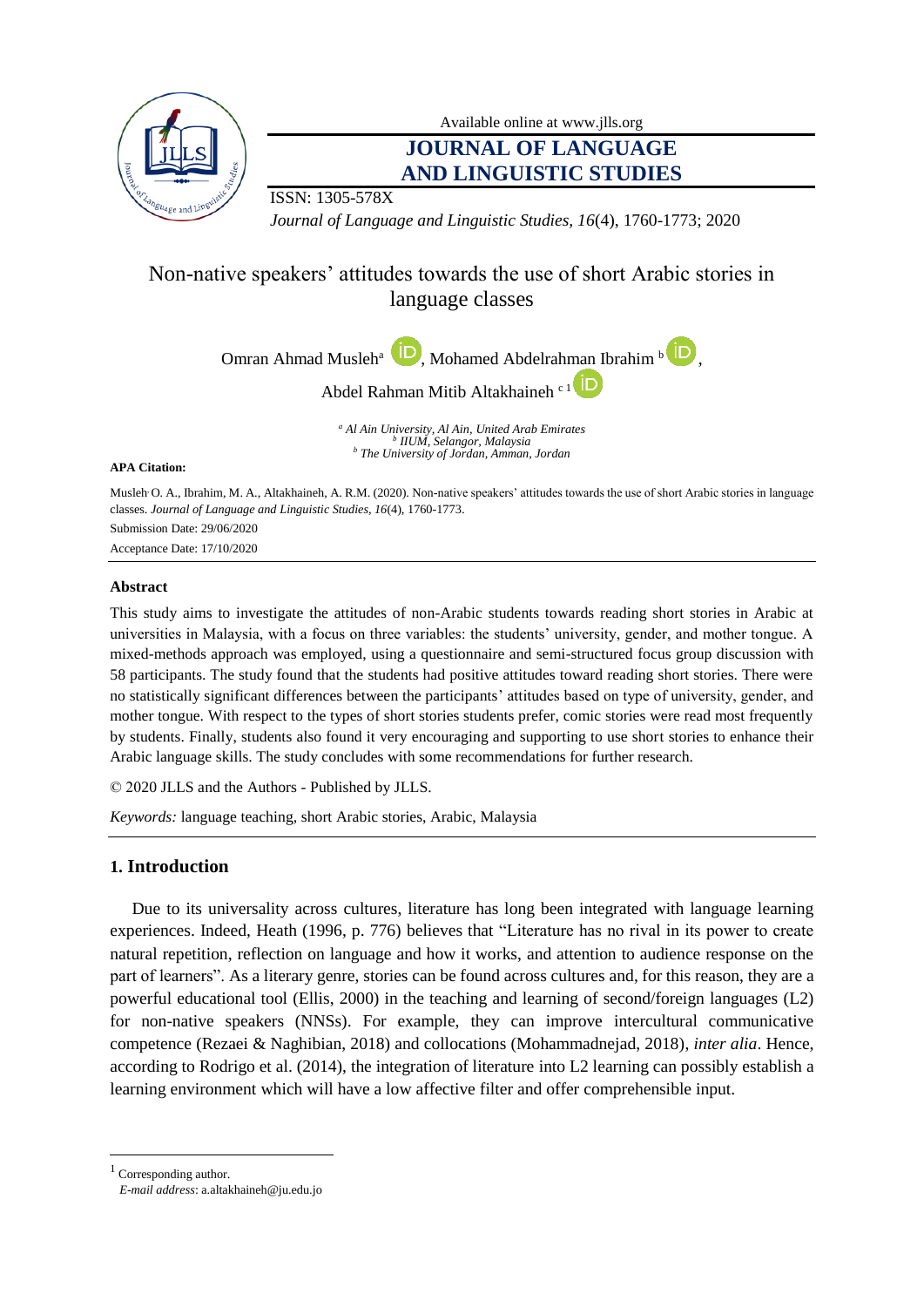Students' attitudes toward reading are an important factor in their willingness to read voluntarily. However, while studies have shown that pre-school children have a positive attitude toward reading, during the primary stage, a negative trend towards reading can occur (Shapiro, 1979). Thus, it is very important to study learner attitudes towards reading stories to aid curriculum design. These attitudes toward reading are influenced by different factors, such as student perceptions and reading abilities, as well as gender, intelligence and socioeconomic status (Alexander & Filler, 1976); they may also be influenced by parental, teacher, and peer attitudes. Moreover, students tend to have a positive attitude towards activities, tasks, and texts which they find interesting, but avoid those which they find dull or difficult (Salem, 1996). Ghazali (2008) investigated student attitudes towards reading short stories and found that short stories were the most popular genre of literature. The majority of the participants (80%) showed positive attitudes towards reading short stories because of their length and being less time consuming. Consequently, this helps the students to be committed and take part in in co-curricular activities and do their assignments. Based on the results of interviews, the sampled students agreed that the language is manageable when the plots are interesting and fast-paced, stating that it was like watching a film.

Attitudes are generally influenced by those around us. Parents who enjoy reading or who set priorities for literacy ability are more likely to give these attitudes to their children. Also, when teachers provide appropriate instructions, this often helps to develop positive attitudes towards reading, but when teachers set difficult tasks or boring books, or do not provide opportunities for recreational reading, they can generate negative attitudes towards reading (Salem, 1996, pp. 83–84). However, successful attempts to improve attitudes to reading are not necessarily associated with high-level literacy achievements (Alexander & Filler, 1976) as attitudes can be unpredictable. Nevertheless, if reading meets a reader's needs, normally a positive attitude towards it will be present (Al-Nassar, Salem & Abu Hashem, 2006). In their study on the difficulties faced by non-Arabic speakers at the Language Centre of the International Islamic University in Malaysia, Musleh and Ahmed (2010) pointed out the syllabuses have difficulty focusing on grammar, writing, and reading compared to listening and speaking. Other problems were apparent with the Arabic language textbooks used, as these dealt with basic subjects at various levels, and there was a lack of variation in topic since the texts focused on ancient Arab culture, such as Arabic proverbs and stories. There was also a shortage of other reading sources such as simplified books and newspapers. Laine (1997) suggests that teaching short stories in a foreign language to unmotivated children can have a positive impact on their attitude to learning that language.

This study, therefore, investigates non-Arabic speakers' attitudes to reading short stories, at two universities in Malaysia –the International Islamic University and Al Madinah International University –to improve understanding of what motivates students to read to enhance their Arabic language abilities. This research adopts the following questions in relation to enhancing students' Arabic language skills:

- 1. What attitudes do non-Arabic students have to reading short Arabic stories?
- 2. Does university, gender, or L1 play a role in affecting non-Arabic students' attitudes to reading short Arabic stories?
- 3. What types of short stories do non-Arabic students prefer reading?

### *1.1. General background*

#### *1.1.1. Literature on teaching second language*

Several researchers (Hess, 2006; Dornyei, 2005; Wang & Guthrie, 2004; Morrow, 2004) studied the significance of using literature inside the classroom. For example, Dornyei (2005) pointed out that using literature in the classroom can create a generally positive motivational climate, and, in turn, enhance the motivation to learn a language. As far as L2 learning is concerned, as argued by Wang and Guthrie (2004), learners can increase their vocabulary, and improve their reading comprehension skills (Holden,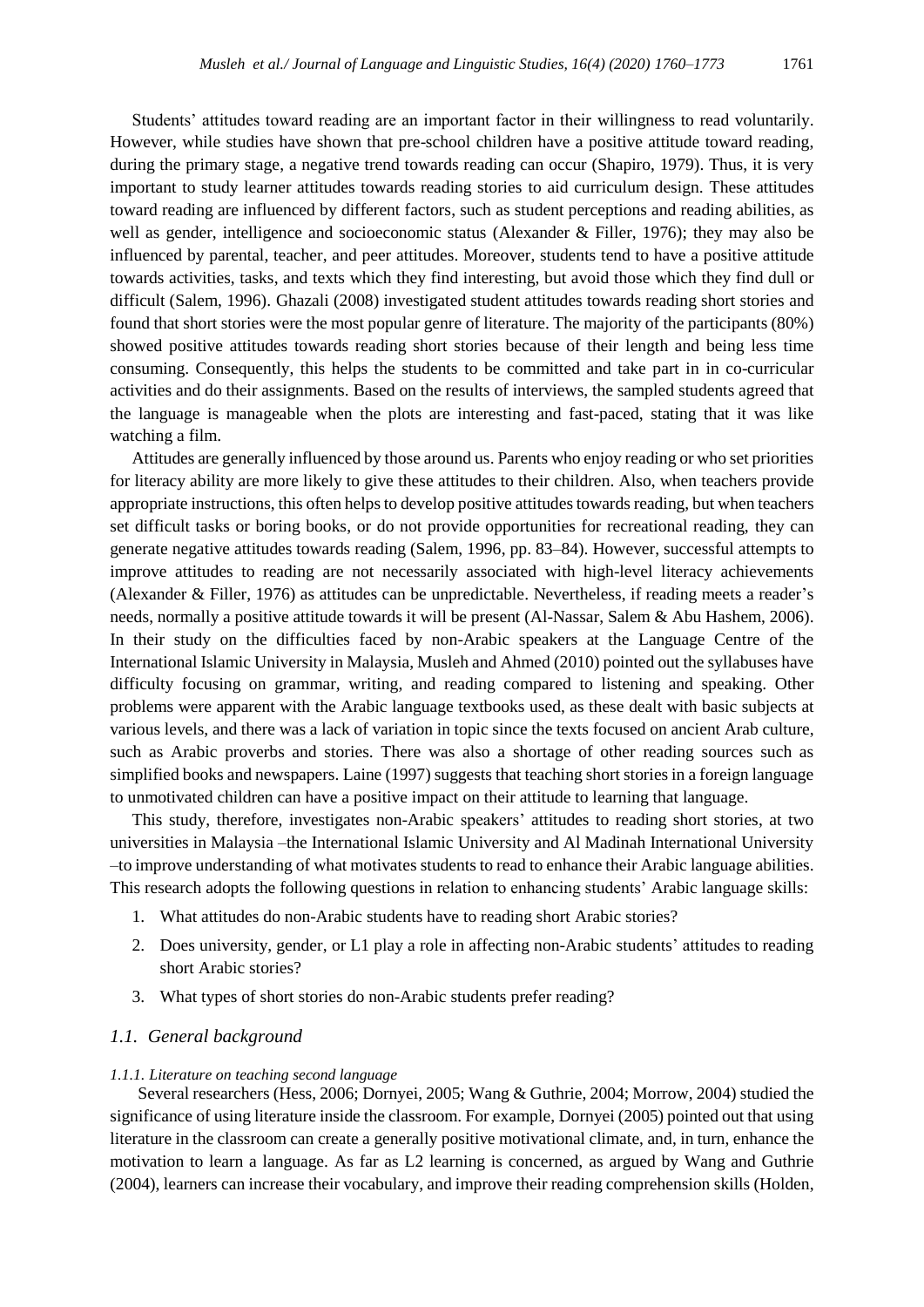2003). Furthermore, Krashen (2004) suggested that literature makes the learning process more enjoyable through providing L2 learners with texts that are both pleasurable and comprehensible. Indeed, Kim (2004) indicated that such texts can impact positively on reading skills in the L2. As a result, this positive attitude seems to make L2 learners independent readers and that has positive implications for language acquisition.

Beck and McKeown (2001) suggested that literature is a good way of learning vocabulary, since vocabulary activities that are directly delivered can increase learners' vocabulary repertoires. Similarly, Kuhn and Stahl (1998) and Dixon-Krauss (2002) reviewed studies investigating how literary texts can have an influence on vocabulary development; the researchers concluded that incidental learning was responsible for the vast majority of words that were learned as opposed to direct instruction. These conclusions were later supported by Altakhaineh and Zibin (2017), who found out that incidental learning possibly had a significant effect on acquiring English prefixes and suffixes through reading comprehension exercises. Finally, Nash and Snowling (2006) recommended the use of a contextual approach to instruction since it results in remarkable increase in vocabulary than lessons that focused on learning definitions of words.

#### *1.1.2. Using Stories in Teaching and Learning*

The two most common approaches which use stories in teaching and learning are the story grammar and reader response approaches. The former can be defined as the system of rules employed for providing a description for the story's parts, the way they are arranged and how they are related to each other, i.e. the internal structure of the story. According to Amer (2012), a story may consist of many parts, including characters, setting, problem, action and resolution. The final part is the most important one as it gives learners the opportunity to react to the text through expressing their opinions and feelings. In this way, the reading process can be viewed as an interaction between the reader and text; during which the readers together with their beliefs, experiences and values interact with the text, and as a result its meaning is determined (Ali, 1994).

As far as language learning and teaching is concerned, through stories individuals can construct meaning to the world that surrounds them. The more stories individuals are acquainted with, the greater the realization of their individuality will be, or, in other words, stories help people to determine their values, needs, dreams and fears. Undoubtedly, stories and storytelling are beneficial in ELT. To be effective, teaching materials should intrinsically motivate pupils, capture their attention, attract them, and meet their proficiency and academic levels; for this reason, students are always encouraged to read more stories for pleasure, so that they do not become bored or frustrated with other language learning features. This is especially true if they are failing to meet their potential in terms of vocabulary and sentence structure, etc. This idea is supported by İnal and Cakir (2014), who stated that carefully selected stories promote student motivation and facilitate learning. For example, Biemiller and Boote (2006) found that youngsters can acquire advanced and sophisticated vocabulary through repeatedly reading stories. Baker and Greene (1977) believe that the significance of storytelling relies not only in developing better awareness, and a sense of mystery and joy, but also in how they can lead the reader to respect life.

Two well-known advantages of using stories are, first, that students become more passionate and enjoy learning about the world and language spontaneously; this is similar to how L1 acquisition works when children listen to stories told by grandparents (İnal & Cakir, 2014). Bafile (2003) believes that story-telling and using stories to teach are effective because they give pupils meaningful contexts in which to see and hear vocabulary. It is widely reported that stories provide learners with opportunities to infer the meaning of new words, and so it is evident that stories contribute to better vocabulary acquisition, either incidentally or unintentionally (Inal, H  $\&$  Cakir, 2014). As certain language patterns, structures, and words are repeated in stories, student learning is enhanced as they are exposed to contexts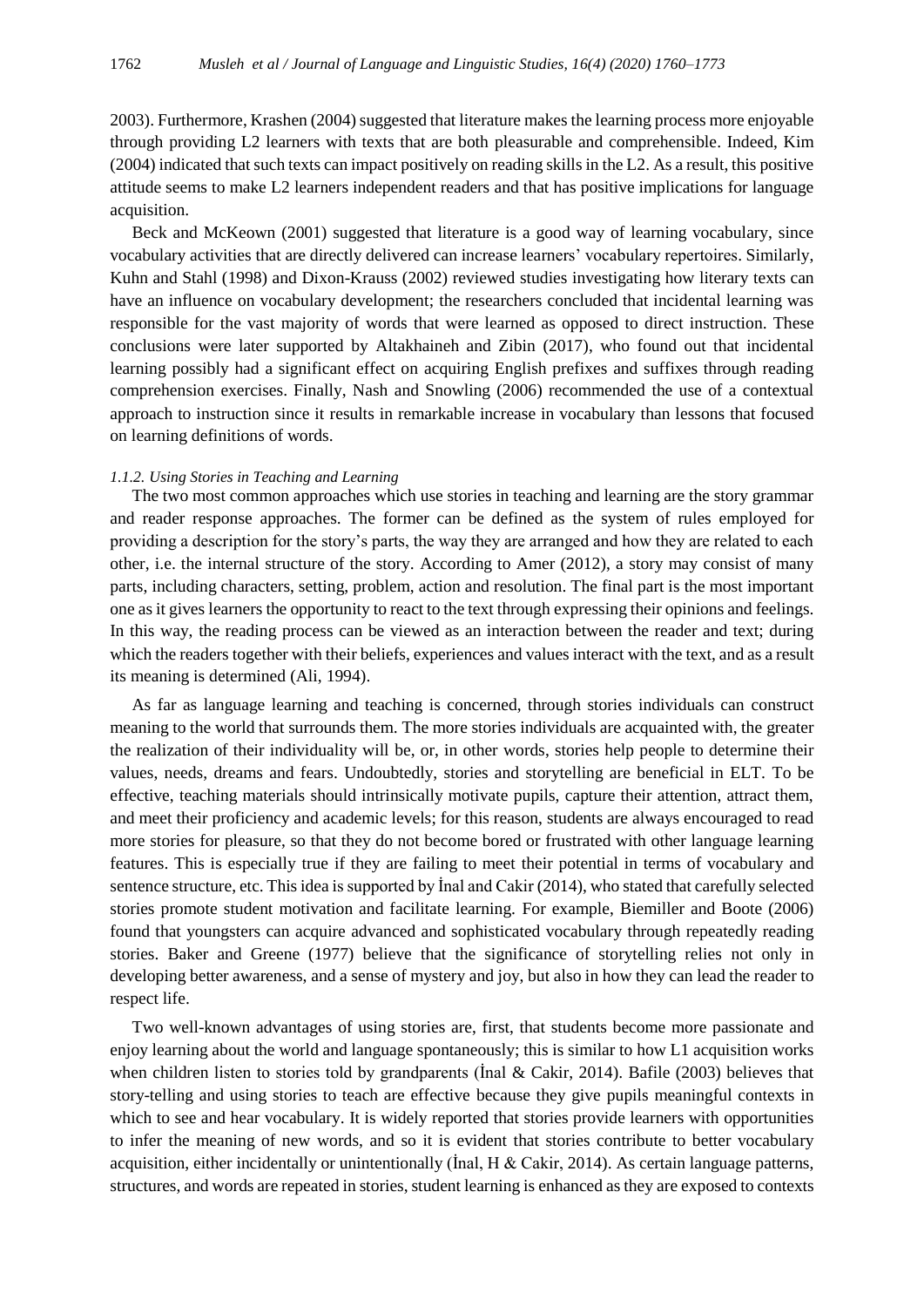they know. Storytelling is an effective teaching instrument that involves many vocabulary teaching techniques which make learning more appealing (Griva, 2007). Dolma and Boonprasitt (2016) found that the vocabulary of seventh grade Bhutanese students developed through the use of a vocabulary selfcollection strategy when reading short stories. Stories help readers to become active and influence their ability to anticipate and predict. In turn, this can result in better recognition of new language patterns, words and phrases in the form of dialogue between characters. This dialogue helps the readers/listeners to infer the meanings of words from their contexts, and can also encourage learners to use the words they have learned, particularly ESL students. The fact that stories are useful for EFL learners is undeniable, as the new words the learners absorb can develop their speaking and writing skills. The second well known advantage of using short stories in teaching is that it draws EFL learners' attention, as learners are introduced to new cultures, values, and lives (Blachowicz & Fisher, 2004).

#### *1.1.3. Benefits of short stories*

Several researchers (Sage, 1987; Collie & Slater, 1991) have listed the advantages for language teachers of using short stories: first, stories can be completely read and discussed in one or two classes due to their practical length; second, foreign language learners may not find them very demanding; third, they can be used for both individual and team work; fourth, they provide a wide range of interests and tastes (e.g. different stories can be selected by a teacher); and, they are suitable for all ages and all language proficiency levels.

Sage (1987) pointed out that a good story is a joy, and consequently helps to provide pleasure and develop knowledge in NNSs; both of them are equally important. The majority of stories, both those that focus on serious or comic matters, are fun to read and discuss; however, short stories could be found easier by students in comparison with other literary genres. This is especially important given that some students find reading tedious and it is increasingly difficult to motivate them, particularly when it comes to literary texts in the EFL/ESL classroom. Short stories therefore offer a solution for teachers of foreign languages, to help the reader/student remain focused on the content, plot and language in the story (Tevdovska, 2016).

The use of short-stories in the L2 classroom also offers opportunities for integration with other language skills. Several studies (Dixon-Krauss, 2002; Blachowicz & Fisher, 2004; Dillard, 2005) focusing on vocabulary have shown that using short stories can increase word usage compared with word-list instruction. That is, the use of short stories in EFL helps to develop and enrich students' vocabulary. Short stories are also a good context for teaching grammar. For example, Lihanda and Agufana (2017) found that although few of their sample of teachers used short stories to teach Kiswahili grammar, the teachers had a positive attitude towards their use, and the study recommended that teachers should use them for effective Kiswahili grammar teaching. The culture load found in storytelling can be regarded as another advantage of using short stories. This load refers to the relation between language and culture as well as the amount of cultural knowledge needed to understand meaning and thus enable students to take part in an activity (Meyer, 2000). Furthermore, the use of short stories is also regarded as an interesting way of motivating EFL learners to learn more, not only by remembering words but also exposing learners to the culture, moral values, and other elements of the story. Above all, it can improve reading comprehension. Therefore, the use of short stories should be given preference when teaching, to develop and enrich the vocabulary of EFL learners (Al-Dersi, 2013).

#### *1.1.4. Language attitudes towards short stories*

It is very clear that using stories in L2 teaching can play a major role in learning process, and so studying learner attitudes toward reading short stories is key. In this regard, Montano and Kasprzyk (2008, p. 71) stated that: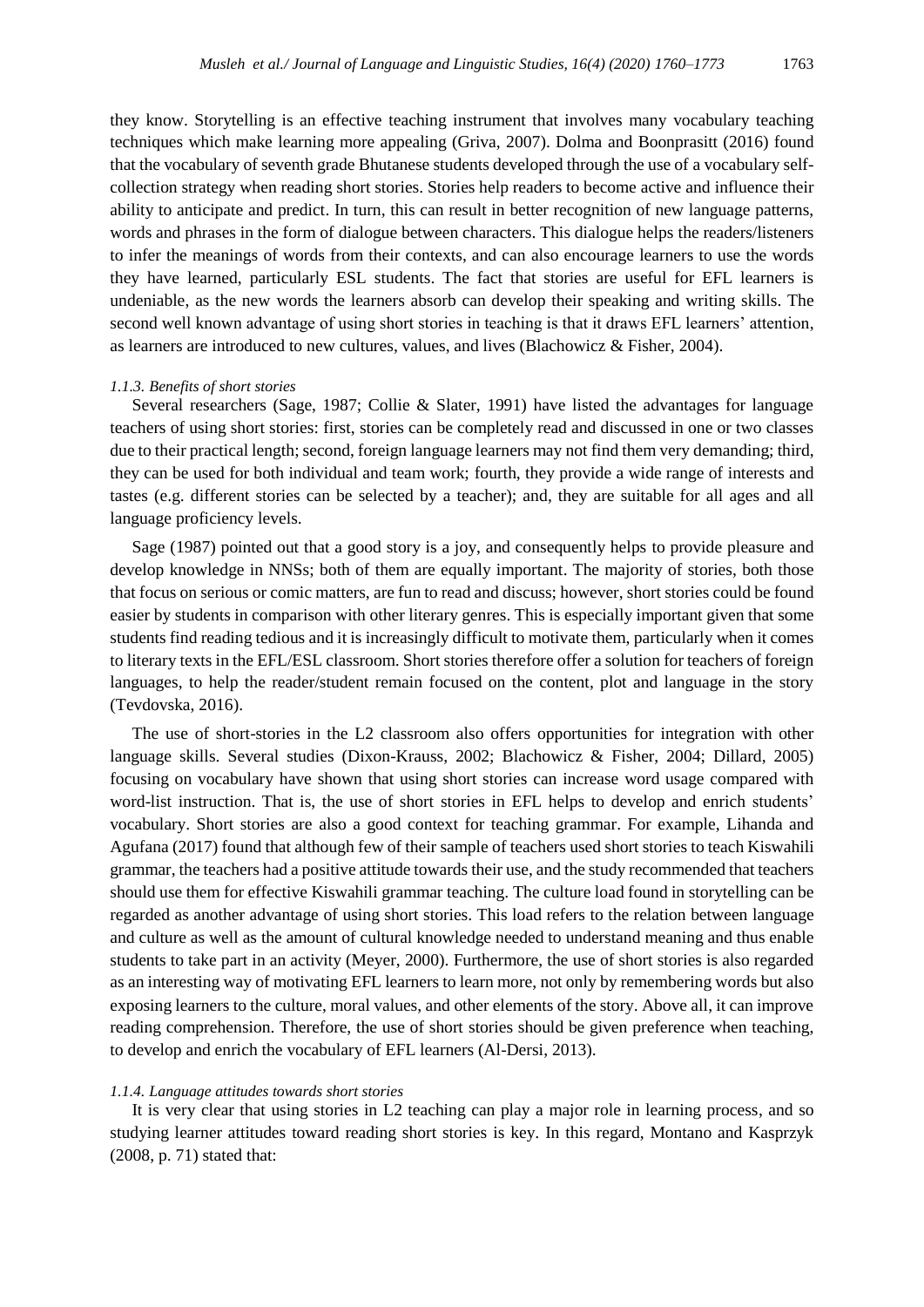Attitude is determined by the individual's beliefs about outcomes or attributes of performing the behavior (behavioral beliefs), weighted by evaluations of those outcomes or attributes. Thus, a person who holds strong beliefs that positively valued outcomes will result from performing the behavior will have a positive attitude toward the behavior. Conversely, a person who holds strong beliefs that negatively valued outcomes will result from the behavior will have a negative attitude.

In a similar vein, Reid (2003) and Visser (2008) concur with Montano and Kasprzyk (2008), stating that attitude is closely linked to study and an essential factor influencing language performance. This is because the psychological and social aspects of language learning primarily depend on the learners' motivation and attitude to learning the target language (Padwick, 2010). De Bot et al. (2005) assert that language teachers, researchers, and students should acknowledge that high motivation and a positive attitude facilitate L2 learning. Needless to say, if a learner has no interest in acquiring the target language, they will have a negative attitude and be unmotivated to learn it. Thus, a learner's attitude should be considered part of language learning, as it may influence their performance in acquiring the target language (Zainol Abidin & Mohammadi & Alzwari, 2012).

## **2. Method**

#### *2.1. Participants*

The research samples at the IIUM Language Centre and MEDIU were purposefully selected for students studying at level six and four, respectively. Both sets of students were completing the last level in Arabic language in the second semester of 2018/2019. The sample sizes were 58 for IIUM and 70 for MEDIU, making a total of 128 students.

### *2.2. Data collection and analysis*

The quantitative approach was used, modifying the 18-item questionnaire of Al-Nassar et al. (2006) to measure students' attitudes to reading short stories in Arabic. The 18 items were distributed across three dimensions, as: the benefits of reading stories in life in general and language learning in particular; visiting the library, and buying and exchanging stories; and, reading stories and feelings of pleasure in reading them. A qualitative approach was also employed through focus group discussions with the 58 students. They were asked direct questions to identify the type of story they liked. Both the questionnaire and focus groups were conducted in the second semester of 2018/2019.

Descriptive statistics were used to measure the learners' attitudes towards reading and learning Arabic through short stories. Student responses were categorized as disagreement, neutral or in agreement and the frequency of their responses was used to indicate their attitude. An Independent Sample T-test was also conducted to examine the statistical differences between the three questionnaire dimensions and the three research variables (university, gender, and reading short stories in the mother tongue). Mean, standard deviation, and t and *p*-values were calculated to determine any statistically significant differences in the sample referring to the three variables. Furthermore, to provide answers to question three, the focus group of 58 students was asked which type of story they preferred to read in Arabic. The answers were collected and calculated manually to identify the frequencies of each type of story.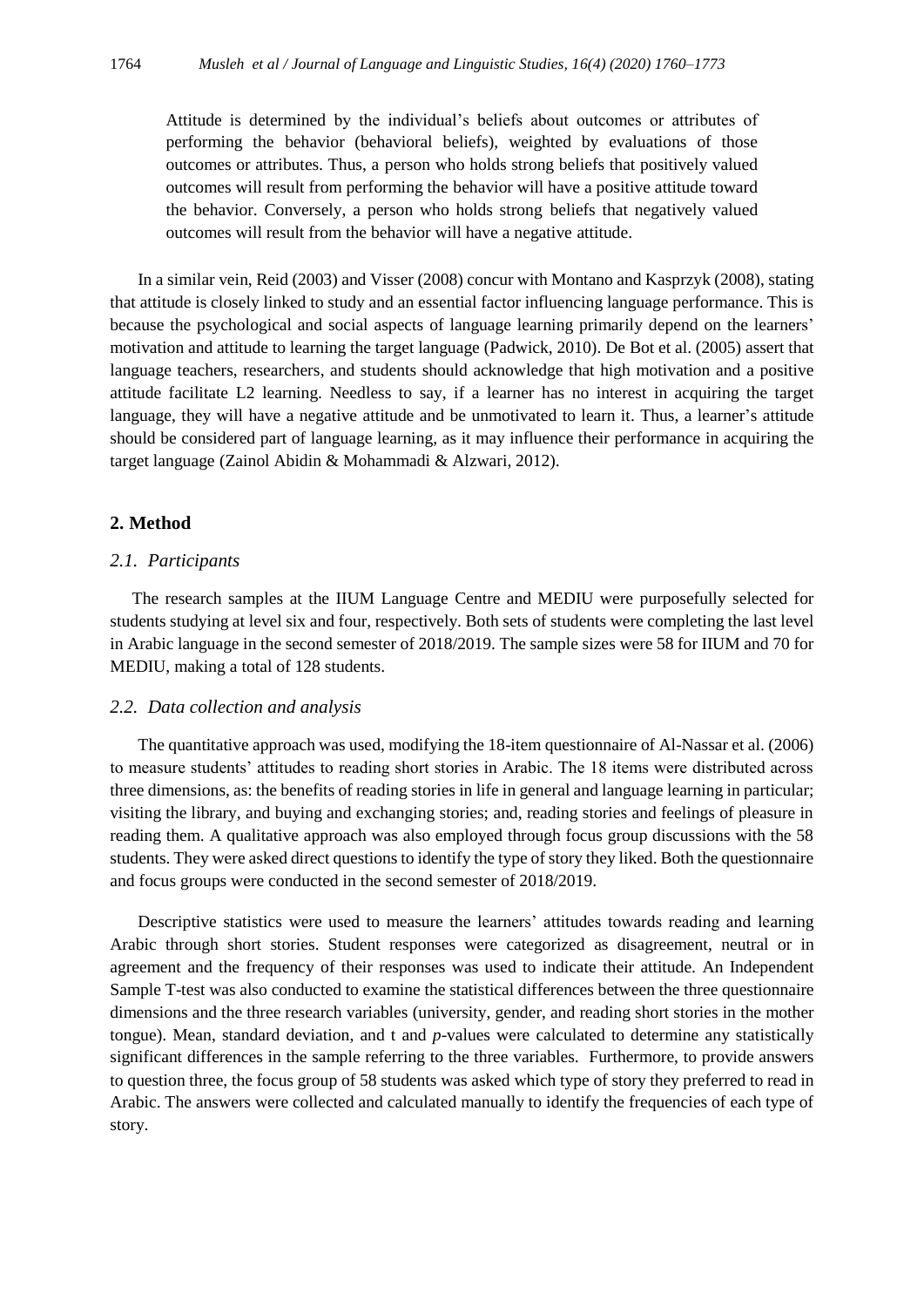## **3. Results and Discussion**

Tables 1–3 present the descriptive statistics analysis of the three main dimensions.

#### *2.3. Findings on the first dimension*

Table 1 shows the frequencies for the items that measured the benefits of reading stories in general life and learning a language in particular.

| Benefits of reading stories in general life and learning a Disagreement |                             | Neutral | Agreement |
|-------------------------------------------------------------------------|-----------------------------|---------|-----------|
| language in particular                                                  |                             |         |           |
| I think reading stories helps me to understand life                     |                             |         | 121       |
| I like reading stories because it helps me learn Arabic                 | $\mathcal{D}_{\mathcal{A}}$ | 14      | 112       |
| Reading stories teaches me new information                              |                             |         | 124       |
| I like reading stories because it helps to improve my language          | 2                           |         | 122       |
| skills                                                                  |                             |         |           |
| Reading stories is necessary for success in life                        | 10                          | 12      | 106       |

**Table 1.** Descriptive statistics of the first dimension

The table above shows that the majority of the students thought that reading stories would help them to understand life  $(n=121)$ , liked reading stories because it helped them to learn Arabic  $(n=112)$ , agreed that reading stories taught them new information (n=124), liked reading stories because it helped to improve their language skills  $(n=122)$ , and agreed that reading stories is necessary for success in life  $(n=106)$ . In general, the frequencies show that the majority of the students agreed that reading stories would benefit their life and language learning. There are two possible reasons for this finding. First, short stories represent other people's experiences, opinions, culture, traditions, feelings, and life events, which enriches learners' thinking, experience, feelings, and morals. Second, short stories deepen the culture of the language, because it uses common and familiar words and language.

The results on the first dimension (see Table 1) revealed that the majority of the students agreed that reading stories would help them to learn Arabic. These results concur with the findings of İnal and Cakir (2014) which indicated that short stories help us to make sense of our world. The more stories we study, the more we realize our individuality in significant ways. Through stories, people express their values, fears, hopes, and dreams. Similarly, Al-Dersi (2013) suggested that the use of short-story is also regarded as an interesting method which can attract EFL learners to learn more, not only remembering each words but also the culture, moral values. It is confirmed that one of the main advantages of using stories is to put the students in a varied and enjoyable context. In this way, they have a chance to learn about the world and language at the same time, as it occurs in the first language acquisition (İnal & Cakir, 2014). According to Blachowicz and Fisher (2004), short stories introduce new vocabulary in the form of dialogue, and so ESL learners tend to remember the meanings of new phrases from the stories. This is necessary in mastering a foreign language. With regard to the benefit of reading stories when learning a language, it can be argued that stories promote vocabulary acquisition, grammar knowledge, and reading comprehension, not only because they have rich language and meaning, but also because of their varied syntax and the use of familiar words which are easy to understand. In terms of learning vocabulary, the findings of Dolma and Boonprasitt (2016) supported the results above in the sense that the use of the self-collection vocabulary strategy in short story reading significantly enhanced the vocabulary of seventh grade Bhutanese students. As well as vocabulary, stories are also known to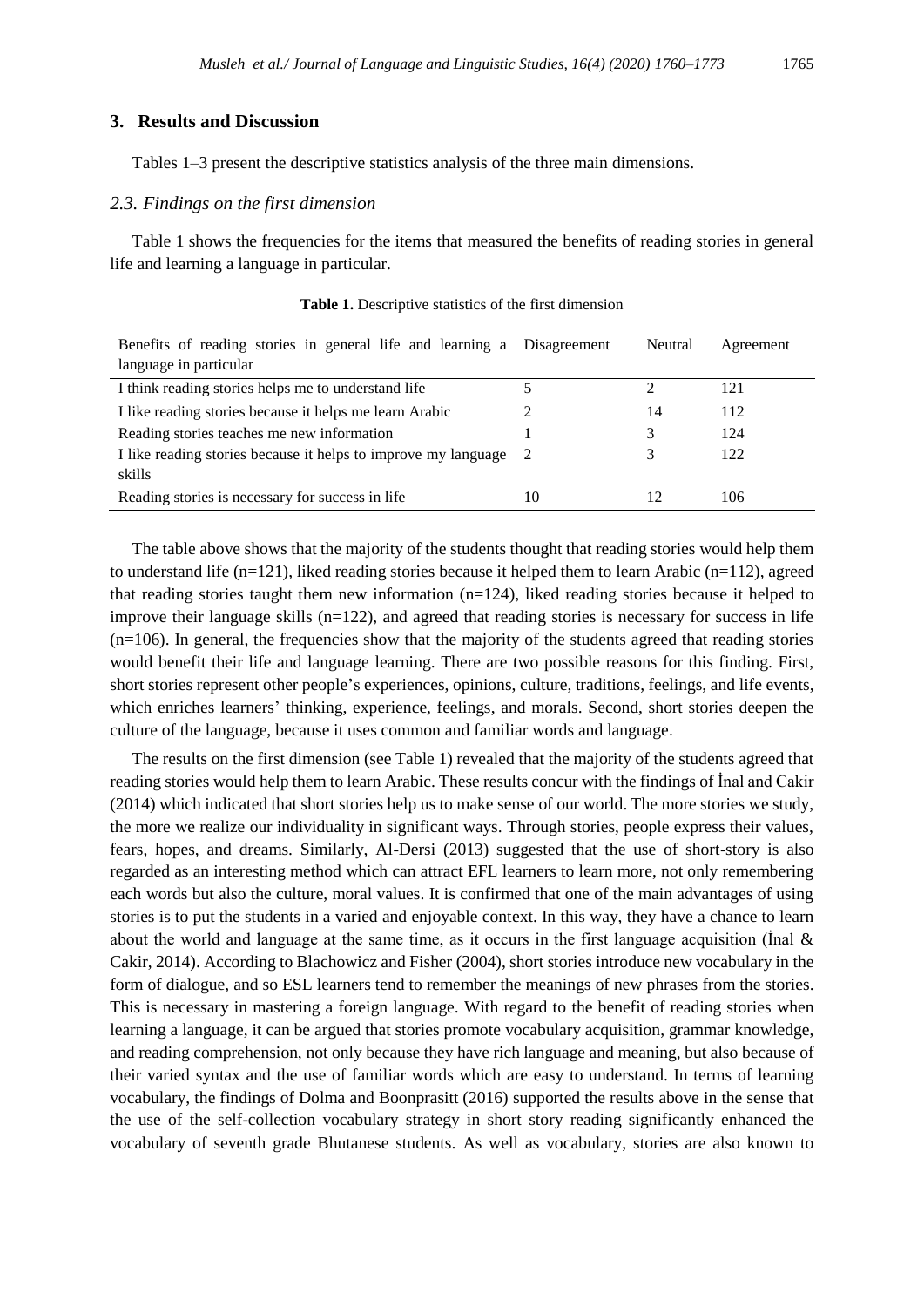enhance grammar study (Lihanda & Agufana, 2017) and reading comprehension and, therefore, they should be given preference in teaching (Al-Dersi, 2013).

#### *2.4. Findings on the second dimension*

Table 2 presents the frequencies which measured visiting the library and buying and exchanging stories.

| Visiting the library and buying and exchanging stories | Disagreement | Neutral | Agreement |
|--------------------------------------------------------|--------------|---------|-----------|
|                                                        |              |         |           |
| I like to exchange stories with my friends             |              | 20      | 103       |
| Spending money to buy stories is a great advantage     | 8            |         | 103       |
| I feel happy if I am given a story book as a gift      |              | 10      | 112       |
| I like visiting bookshops to buy stories               | 14           | 16      | 97        |
| I wish I had my own library of story books             |              | 18      | 103       |

**Table 2.** Descriptive statistics of the second dimension

Table 2 shows the responses to the five items measuring their visit to the library and buying and exchanging stories. All items received an overwhelmingly positive response from the students, with 103 students who liked to exchange stories with their friends and believing that spending money to buy stories was a great advantage; they also wished that they had their own library of story books, and 112 students felt happy if they were given a story book as a gift. Most of the students liked visiting a bookshop to buy stories (n=97), and they generally felt positive towards visiting the library and buying and exchanging stories.

From these results, the students appeared to have positive attitudes to reading short stories due to their short length and because they can be read and finished fast. They also liked the consistency of plot events, and how the accompanying pictures made reading easy and interesting for learners. The students were aware of how short stories are cheaper compared to other printed books, and thus they liked buying and exchanging stories. Kim (2004) indicated that a combination of pleasurable and comprehensible texts helps learners to develop a positive attitude towards reading in the L2, and so this positive attitudinal change is likely to lead to more independent reading, which is in turn beneficial for language acquisition.

### *2.5. Findings on the third dimension*

Table 3 shows the frequencies measuring the dimension of reading stories and feelings of pleasure in them.

| <b>Table 3.</b> Descriptive statistics of the third dimension  |              |         |           |  |
|----------------------------------------------------------------|--------------|---------|-----------|--|
| Reading stories and feelings of pleasure in reading them       | Disagreement | Neutral | Agreement |  |
|                                                                |              |         |           |  |
| Reading stories is one of the best things to do when I am free | 13           | 19      | 96        |  |
| I am happy if a time is allocated to read stories              | 4            | 16      | 107       |  |
| I miss reading stories when I stop for a while                 | 15           | 34      | 78        |  |
| I like reading stories                                         |              | 12      | 111       |  |
| Reading stories is interesting to me                           | 4            | 9       | 114       |  |
| I feel relaxed when I read a story                             | 4            | 20      | 104       |  |
| I feel sad for friends who don't read stories                  | 25           | 43      | 60        |  |
| Reading stories is one of my best hobbies                      | 17           | 23      | 87        |  |

**Table 3.** Descriptive statistics of the third dimension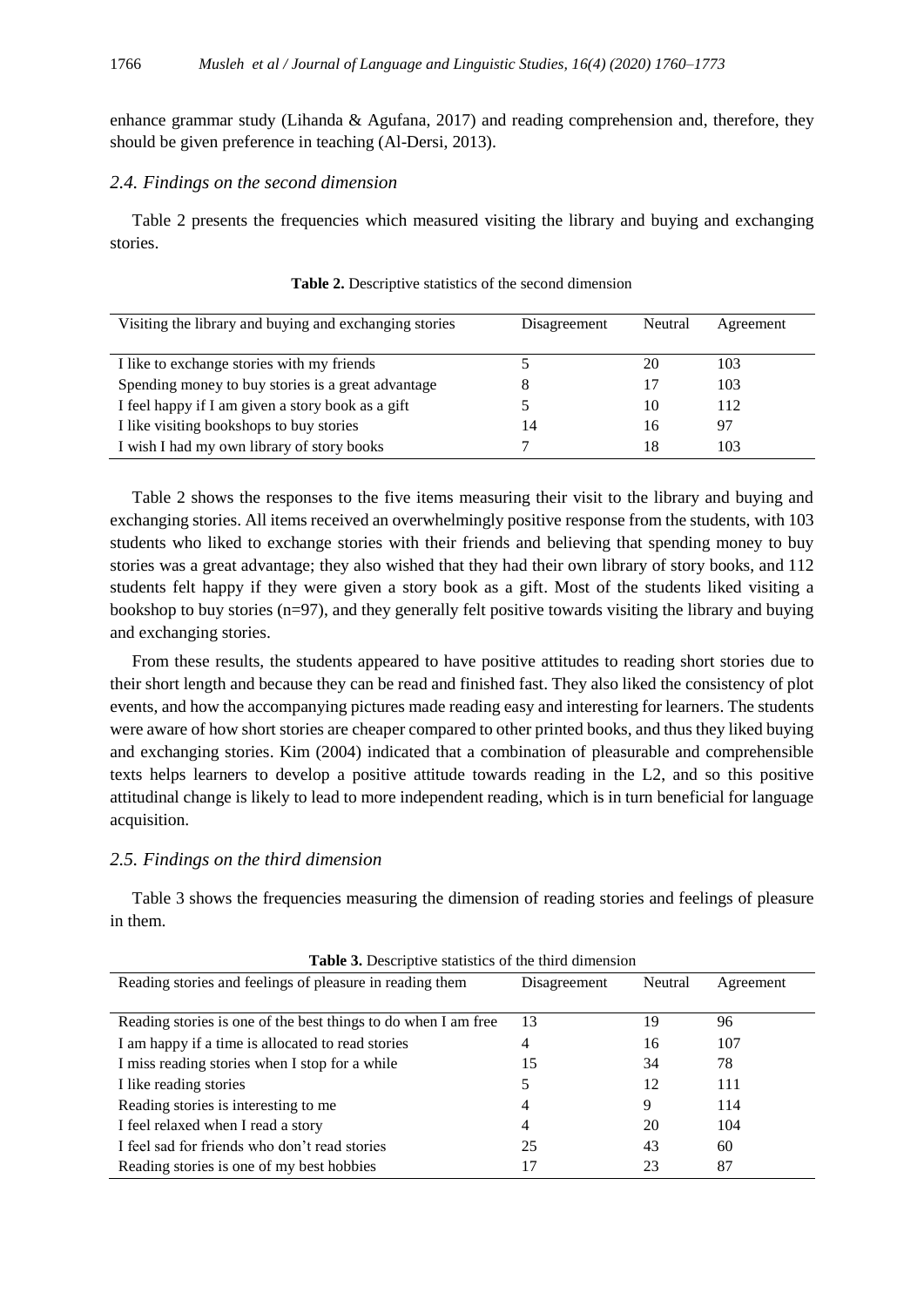According to the results in Table 3, 114 students thought that reading stories is interesting, 111 students liked reading stories, 107 students were happy with time being allocated for reading, and 104 students felt relaxed when they read a story. Regarding whether reading stories was one of the best things to do when free, 96 students agreed with this statement, and 87 students agreed that reading stories was one of their best hobbies. Just over half (n=78) of the students missed reading when they stopped for a while, but only 60 students felt sad for friends who did not read stories. These results show that most of the respondents had positive opinions about reading stories and felt pleasure in doing so.

The results on the third dimension suggesting that reading stories was pleasurable for these students support those from the first two dimensions regarding the role of stories in language acquisition, and the features of stories generally and short stories in particular. Examples of these include their limited length, consistency, and exploration of other people's lives, experiences, feelings, and culture. In line with these findings, Ghazali (2008) found that 80% of their study's participants expressed positive attitudes towards reading short stories, stating that they are easy to read as they are not lengthy and are less time consuming, which, in turn, helps homework completion and participation in co-curricular activities. In a similar vein, Kim (2004) indicated that a combination of pleasurable and comprehensible texts helps learners to develop a positive attitude towards reading in the L2. Indeed, all these results may also be linked to the fact that reading short stories can change the daily routine of life and reduce stress (see for more details Lewis, 2009).

# *2.6. University differences in the three constructs*

The results of the independent samples t-test showed no statistically significant differences between the universities for the three constructs, namely: the benefits of reading stories in general life and learning a language in particular (t  $(125) = -1.10$ , p=0.27); visiting the library and buying and exchanging stories (t (124) = -0.97, p=0.33); and, reading stories and feeling pleasure in them (t (123) = -0.46, p=0.65). Moreover, although the MEDIU students' result had a higher mean than the IIUM students', these differences were not statistically significant.

|                                                                                                          | Mean | <b>SD</b> | T       | $p$ -value |  |
|----------------------------------------------------------------------------------------------------------|------|-----------|---------|------------|--|
| First Construct: the benefits of reading stories in general life, or for language learning in particular |      |           |         |            |  |
| <b>IIUM</b>                                                                                              | 2.86 | 0.26      | $-1.10$ | 0.27       |  |
| <b>MEDIU</b>                                                                                             | 2.90 | 0.20      |         |            |  |
| <b>Second Construct:</b> visiting the library, and buying/exchanging stories                             |      |           |         |            |  |
| <b>IIUM</b>                                                                                              | 2.73 | 0.33      | $-0.97$ | 0.33       |  |
| <b>MEDIU</b>                                                                                             | 2.79 | 0.29      |         |            |  |
| <b>Third Construct:</b> reading stories and feeling pleasure in them                                     |      |           |         |            |  |
| <b>IIUM</b>                                                                                              | 2.63 | 0.38      | $-0.46$ | 0.65       |  |
| <b>MEDIU</b>                                                                                             | 2.67 | 0.39      |         |            |  |

**Table 4.** Descriptive statistics of the university differences in the three constructs

The results in Table 4 suggest that both universities, MEDIU and IIUM, located in the same environment, have students with similar interests and attitudes toward reading stories in Arabic. However, the higher mean for the MEDIU students may be due to their study mode, which is both online and on campus, meaning that these students had more access to stories and other material in both digital and hard copy format.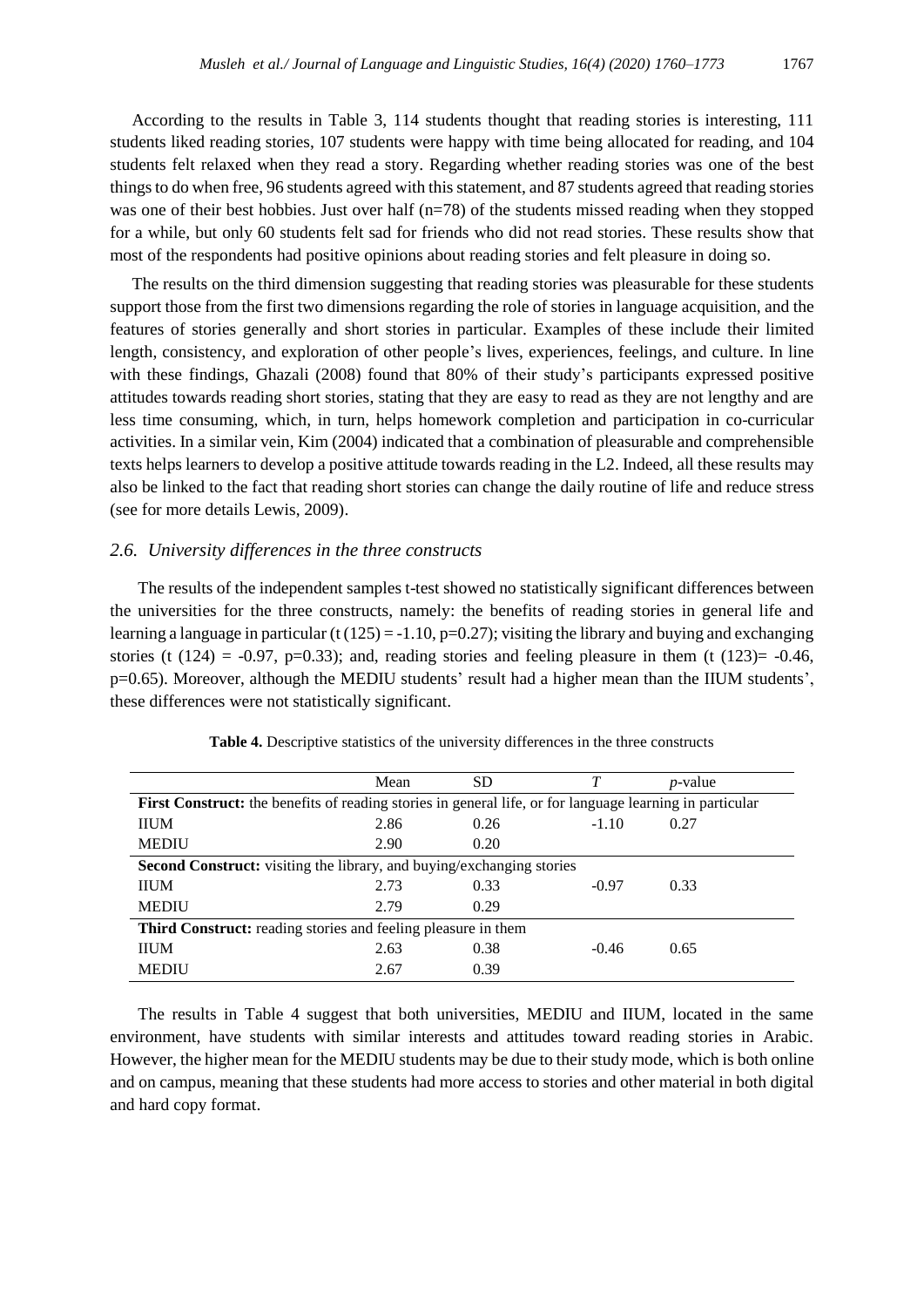## *2.7. Gender differences between the three constructs*

The independent samples t-test showed no statistically significant gender differences for the three constructs: benefits of reading stories in general life and learning a language in particular (t  $(118)$  = -0.69, p=0.50); visiting the library and buying and exchanging stories (t  $(117)$  =0.08, p=0.94); and, reading stories and feeling pleasure in them (t  $(116) = -1.41$ , p=0.16). Moreover, even though the female students had a slightly higher mean than the males, these differences were not statistically significant.

|                                                                                                          | Mean | <b>SD</b> | T       | <i>p</i> -value |  |
|----------------------------------------------------------------------------------------------------------|------|-----------|---------|-----------------|--|
| First Construct: the benefits of reading stories in general life, or for language learning in particular |      |           |         |                 |  |
| Male                                                                                                     | 2.86 | 0.21      | $-0.69$ | 0.50            |  |
| Female                                                                                                   | 2.89 | 0.24      |         |                 |  |
| <b>Second Construct:</b> visiting the library, and buying/exchanging stories                             |      |           |         |                 |  |
| Male                                                                                                     | 2.75 | 0.29      | 0.08    | 0.94            |  |
| Female                                                                                                   | 2.75 | 0.32      |         |                 |  |
| Third Construct: reading stories and feeling pleasure in them                                            |      |           |         |                 |  |
| Male                                                                                                     | 2.56 | 0.42      | $-1.41$ | 0.16            |  |
| Female                                                                                                   | 2.67 | 0.37      |         |                 |  |

**Table 5.** Descriptive Statistics of the gender differences between the three constructs

The two universities in the sample are co-educational. Despite the separate accommodation for males and females on campus, students have more opportunity to meet and exchange experiences, interests and attitudes to study and learning material. Table 5 indicates that these students liked studying Arabic and had strong motivation to do so. The females scored a slightly higher mean compared to the males, possibly because females in general consider reading as a daily routine (Mahakulkar & Wanjari, 2014).

### *2.8. Language differences between the three constructs*

The results of the independent samples t-test showed no statistically significant language differences between the three constructs: benefits of reading stories in general life and learning a language in particular (t (111) =0.14, p=0.89); visiting library and buying and exchanging stories (t (110) =0.36,  $p=0.72$ ); and, reading stories and feeling pleasure in them (t (109) =0.32, p=0.75). Although the students who read short stories in their mother tongue had a higher mean than those who did not, these differences were not statistically significant.

|                                                                                                          | <b>Mean</b> | <b>SD</b> | T    | <i>p</i> -value |  |
|----------------------------------------------------------------------------------------------------------|-------------|-----------|------|-----------------|--|
| First Construct: the benefits of reading stories in general life, or for language learning in particular |             |           |      |                 |  |
| Read                                                                                                     | 2.89        | 0.22      | 0.14 | 0.89            |  |
| Do not read                                                                                              | 2.87        | 0.36      |      |                 |  |
| Second Construct: visiting the library, and buying/exchanging stories                                    |             |           |      |                 |  |
| Read                                                                                                     | 2.75        | 0.31      | 0.36 | 0.72            |  |
| Do not read                                                                                              | 2.72        | 0.40      |      |                 |  |
| <b>Third Construct:</b> reading stories and feeling pleasure in them                                     |             |           |      |                 |  |
| Read                                                                                                     | 2.64        | 0.38      | 0.32 | 0.75            |  |
| Do not read                                                                                              | 2.59        | 0.55      |      |                 |  |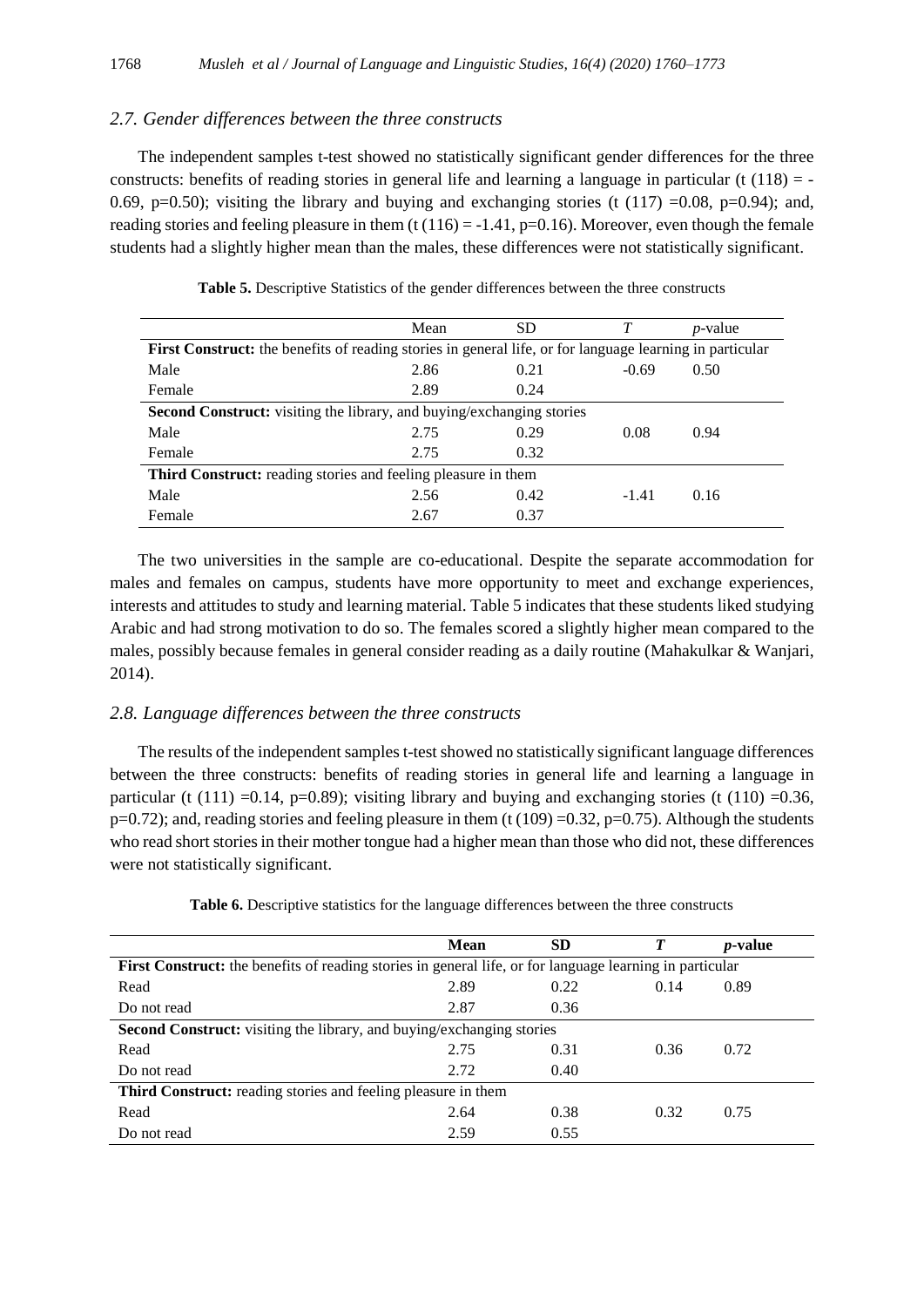The results for the language differences between the three constructs shown in Table 6 suggest that most of the native and NNSs' syllabuses depend on stories and dialogues, because of the features of the stories. Students therefore had opportunities to read stories in both their mother tongue and the L2. However, those who read short stories in their mother tongue had a higher mean, possibly because they read more short stories in this language and so were more familiar with stories compared to those who did not do so.

## *2.9. Focus group results*

With regard to the types of short stories that the students preferred, the results from the focus group showed that comic stories were read most frequently (n=28 respondents), followed by fiction (n=19), adventure  $(n=14)$ , social and religious  $(n=10)$ , historical  $(n=7)$ , political  $(n=5)$ , and educational stories (n=3). The popularity of comic stories may be because this type of story is joyful, interesting, and fun but still allows students to learn new words and phrases, as well as gaining life experience. The same also can be said of fiction stories, even though these stories are based on unreal people, places and events. Regarding adventure stories, this type differs from others because the suspense makes them more attractive for the reader, and this is in line with Sage's comment (1987, p.48) that "A good story is a joy". Fewer respondents selected the remaining story types (between 3–10 respondents), possibly because students do not find the same degree of fun and joy as in comic, fiction, and adventure stories.

## **3. Conclusions**

This study investigated Arabic foreign language learners' attitudes to learning Arabic through short stories. A questionnaire was employed with 18 items distributed across three dimensions: benefits of reading stories in life in general, and language learning in particular; visiting the library and buying and exchanging stories; and, reading stories and feelings of pleasure in them. The questionnaire was conducted with 128 students studying at two universities: MEDIU and IIUM in Malaysia in the second semester of 2018/2019. The results showed that students had a positive attitude to reading short stories in the three dimensions. There were no statistically significant differences between the three variables of university, gender, and reading short stories in the mother tongue for the three dimensions. The results of the focus group revealed that the most popular types of story were comics, fiction, and adventures, and the least preferred were, in order, educational, political, and historical. The study therefore recommends the use of various types of story in the syllabus, and emphasizes the importance of including short stories in L2 Arabic syllabuses and texts.

## **4. Ethics Committee Approval**

The author(s) confirm(s) that the study does not need ethics committee approval according to the research integrity rules in their country (Date of Confirmation: October 17, 2020).

#### **References**

- Abidin, M. J. Z., Pour-Mohammadi, M., & Alzwari, H. (2012). EFL students' attitudes towards learning English language: The case of Libyan secondary school students. *Asian social science*, *8*(2), 119- 134.
- Al-Dersi, Z. E. M. (2013). The use of short-stories for developing vocabulary of EFL learners. *International Journal of English Language & Translation Studies*, *1*(1), 72-86.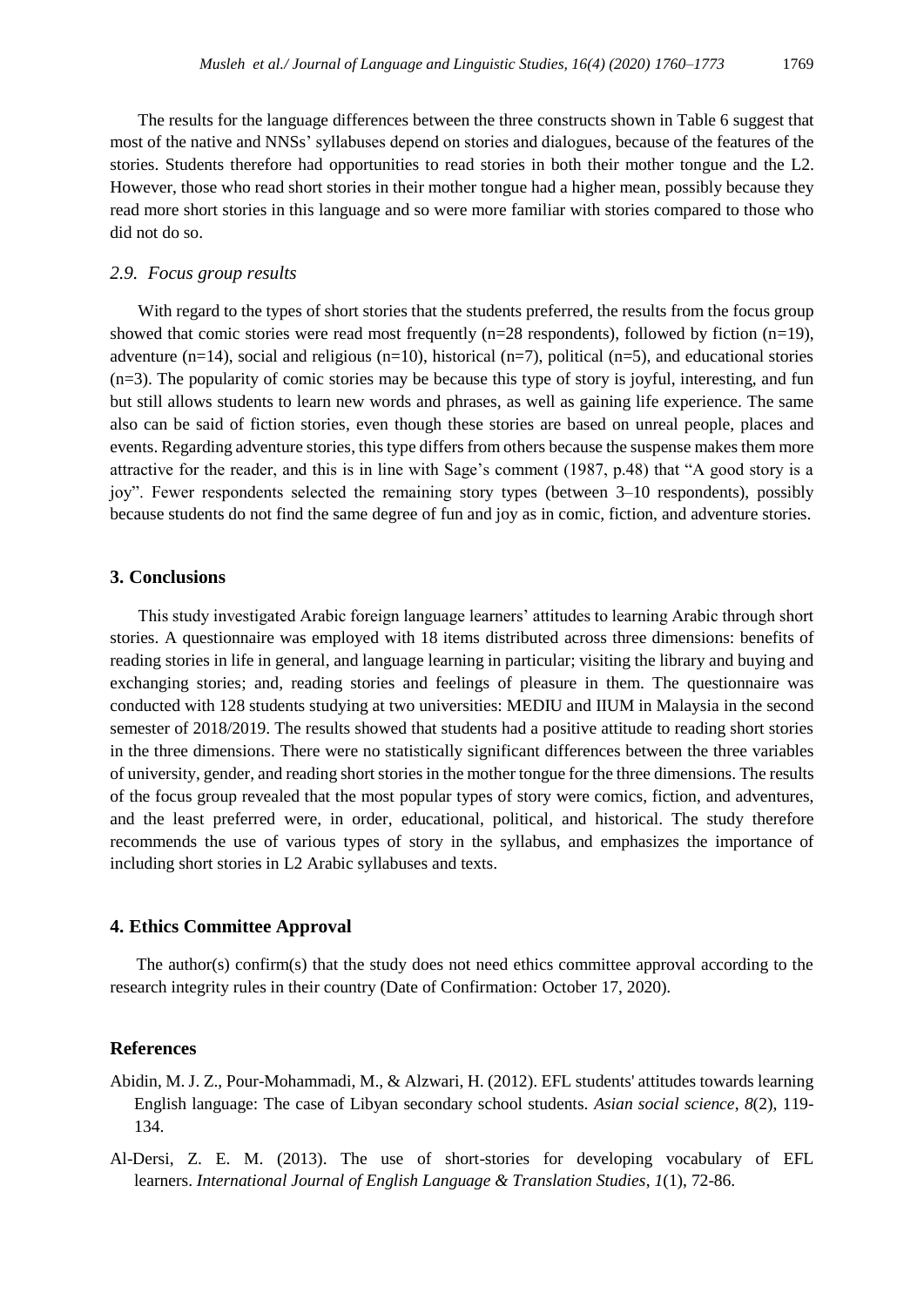- Alexander, J. E., & Filler, R. C. (1976). *Attitudes and reading*. Newark, DE: International Reading Association.
- Ali, S. (1993). The reader-response approach: An alternative for teaching literature in a second language. *Journal of Reading*, *37*(4), 288-296.
- Al-Nassar, S. A., & Salem, M. M., & Abu Hashem, A. M. (2006). The motivation for reading and its relation to some personal and cognitive variables among middle school student. *Faculty of Education Journal*, Faculty of Education, Ain Shams University, *4*(30), 129-198.
- Altakhaineh, A. R. M., & Zibin, A. (2017). The effect of incidental learning on the comprehension of English affixes by Arabic-speaking EFL learners: acquisition and application. *Research in Language*, *15*(4), 405-423.
- Amer, A. A. (2012). *Using literature in reading English as second/foreign language*. ERIC Collection (ED528593).
- Bafile, C. (2003). *Shared reading: Listening leads to fluency and understanding*. Retrieved October 20, 2009, from [http://www.educationworld.com/a\\_curr/profdev/profdev083.shtml](http://www.educationworld.com/a_curr/profdev/profdev083.shtml)
- Baker, A., & Grenn, E. (1977). *Storytelling: Art and technique*. New York, NY: R. R. Bowker.
- Beck, I. L., & McKeown, M. G. (2001). Text talk: Capturing the benefits of read-aloud experiences for young children. *The Reading Teacher*, *55*(1), 10-19.
- Biemiller, A., & Boote, C. (2006). An effective method for building meaning vocabulary in primary grades. *Journal of Educational Psychology*, *98*(1), 44–62.
- Blachowicz, C. L. Z., & Fisher, P. (2004). Vocabulary instruction. In B. J. Guzzetti (Ed.), Literacy in America: An encyclopaedia. Santa Barbara, CA: ABC-CLIO.
- Collie, J., & Slater, S. (1991). *Literature in the language classroom.* Cambridge: Cambridge University Press.
- De Bot, K., Lowie, W., & Verspoor, M. (2005). *Second language acquisition: An advanced resource book*. London: Routledge.
- Dillard, M. (2005). Vocabulary instruction in the English classroom. *Research Digest*, *12*, 21-29.
- Dixon-Krauss, L. (2001). Using literature as a context for teaching vocabulary. *Journal of Adolescent & Adult Literacy*, *45*(4), 310-318.
- Dolma, P. & Boonprasitt, D. (2016). Short story reading as a means of enhancing vocabulary, using vocabulary self-collection strategy in English as a second language among seventh graders Bhutanese students. *International Journal of Management and Applied Science*, *2*(12), 127-133.
- Dornyei, Z. (2005). *The psychology of the language learner: Individual differences in second language acquisition*. Mahwah, NJ: Lawrence Erlbaum Associates.
- Duff, A., & Maley, A. (1990). *Literature*. Oxford University Press.
- Ellis, R. (2000). Task-based research and language pedagogy*. Language teaching research*, *4*(3), 193- 220.
- Ghazali, S. N. (2008). Learner background and their attitudes towards studying literature. *Malaysian Journal of ELT Research*, *4*(1)*,*1-17.
- Griva, E. (2007). A story-based framework for a primary school classroom. Retrieved July 06, 2009, from: [http://exchanges.state.gov/forum/vols/vol45/no4/p26.htm.](http://exchanges.state.gov/forum/vols/vol45/no4/p26.htm)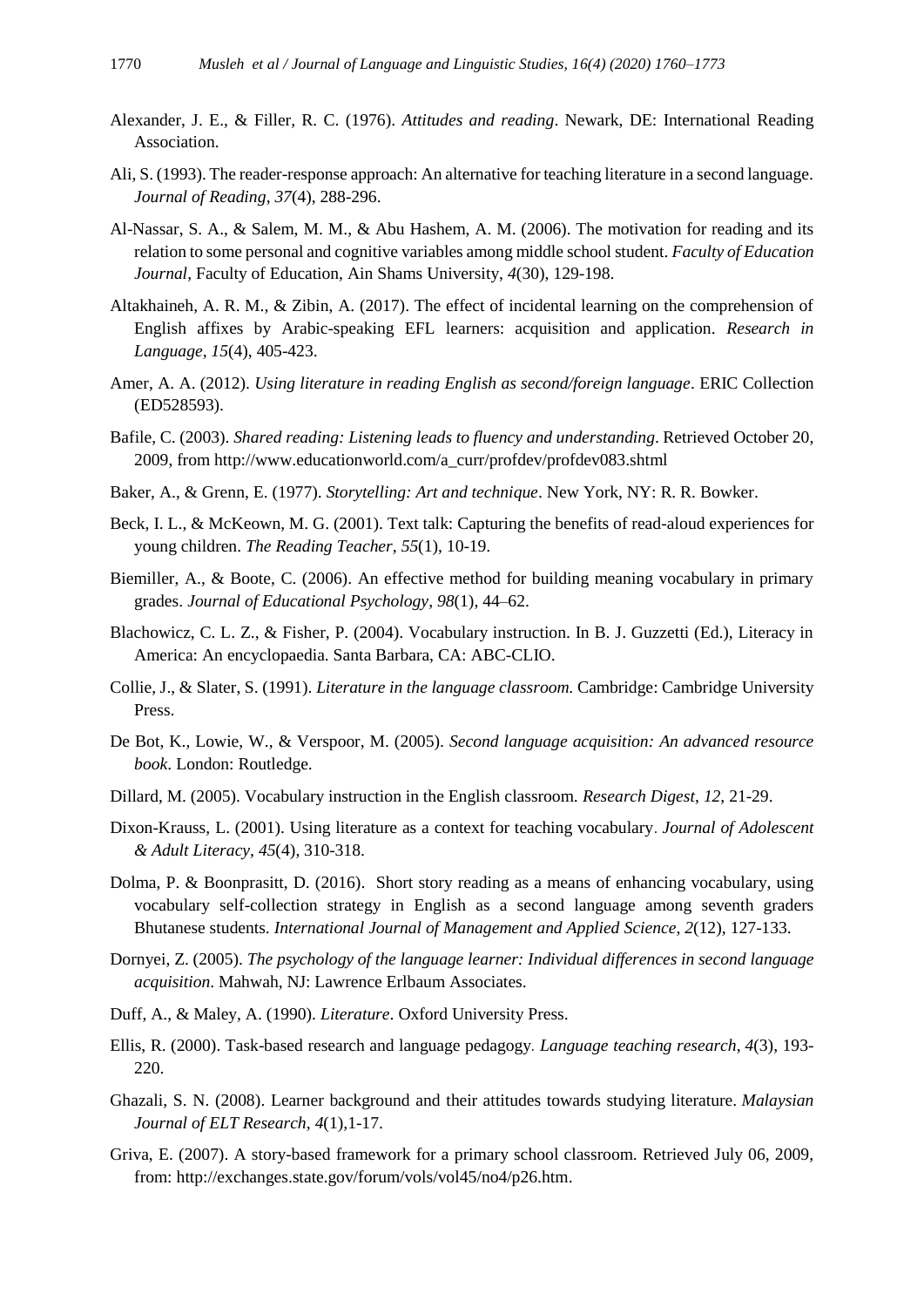Heath, S. (1996). R-creating literature in the ESL classroom. *TESOL Quarterly*, *30*(4), 776-778.

- Hess, N. (2006). The short story: Integrating language skills through the parallel life approach. In A. Paran (Ed.), *Literature in language teaching and learning* (pp. 27-43). Alexandria, VA: Teachers of English to Speakers of Other Languages.
- Holden, W. (2003). Student attitudes toward graded reading: A preliminary investigation. *Bulletin of Hokuriku University*, (27), 145-158.
- İnal, H., & Cakir, A. (2014). Story-based vocabulary teaching. *Procedia-Social and Behavioural Sciences*, (98), 675-679.
- Justice, L. M., Meier, J., & Walpole, S. (2005). Learning new words from storybooks: An efficacy study with at-risk kindergartners. *Language, Speech & Hearing Services in Schools*, *36*, 17-32.
- Kim, M. (2004). Literature discussions in adult L2 learning. *Language and Education*, *18*(2), 145-166.
- Krashen, S. (2004). *The power of reading. Portsmouth*, NH: Heinemann Publishing Company.
- Kuhn, M., & Stahl, S. (1998). Teaching children to learn word meanings from context: A synthesis and some questions. *Journal of Literacy Research*, *30*(1), 119-138.
- Laine, E. (1997). 'The place of storytelling in language teaching'. In Falvey, P & Kennedy, P (Eds.) *Learning language through literature: A sourcebook for teachers of English in Hong Kong* (pp. 65- 72). Hong Kong: Hong Kong University Press.
- Lewis, D. (2009). *Galaxy stress research*. Mindlab International, Sussex University, UK.
- Lihanda, M. K., & Agufana, P. B. (2017). Attitude factors affecting teachers' use of short stories in the teaching of Kiswahili grammar in secondary schools in Nandi North Sub-County, Kenya. *European Scientific Journal*, *13*(29), 172-183.
- Mahakulkar, V., & Wanjari, S. (2014). Gender wise comparative study of reading habit of bachelor education trainee teachers. *International Journal of Education and Psychological Research* (IJEPR), *3*(3), 93-95.
- Meyer, L. M. (2000). Barriers to meaningful instruction for English learners. *Theory into practice*, *39*(4), 228-236.
- Mohammadnejad, L. (2018). The effect of reading short stories on learning English collocations among pre-intermediate EFL learners. *Journal of Sociological Research*, *9*(1), 102-116.
- Montano, D. E., & Kasprzyk, D. (2008). Theory of reasoned action, theory of planned behavior, and the integrated behavioral model. In K. Glanz, B. Rimer & K. Viswanath (Eds.), *Health behavior and health education: Theory, research, and practice* (pp. 67-96). San Francisco, CA: Jossey-Bass.
- Morrow, L. M. (2004). Motivation: The forgotten factor. *Reading Today, 21*(5), 6.
- Musleh, O. A., & Ahmed, I. S. (2010). *The difficulties of the non-Arabic speakers in learning Arabic in (CELPAD): Students' perspective*. Conference Paper presented to the National Conference PIMKU'2010, Malaysia, 23 to 25 June 2010.
- Nash, H., & Snowling, M. (2006). Teaching new words to children with poor existing vocabulary knowledge: A controlled evaluation of the definition and context methods. *International Journal of Language and Communication Disorders*, *41*(3) 335–354.
- Padwick, A. (2010). *Attitudes towards English and varieties of English in globalizing India*. University of Groningen. Newcastle, England.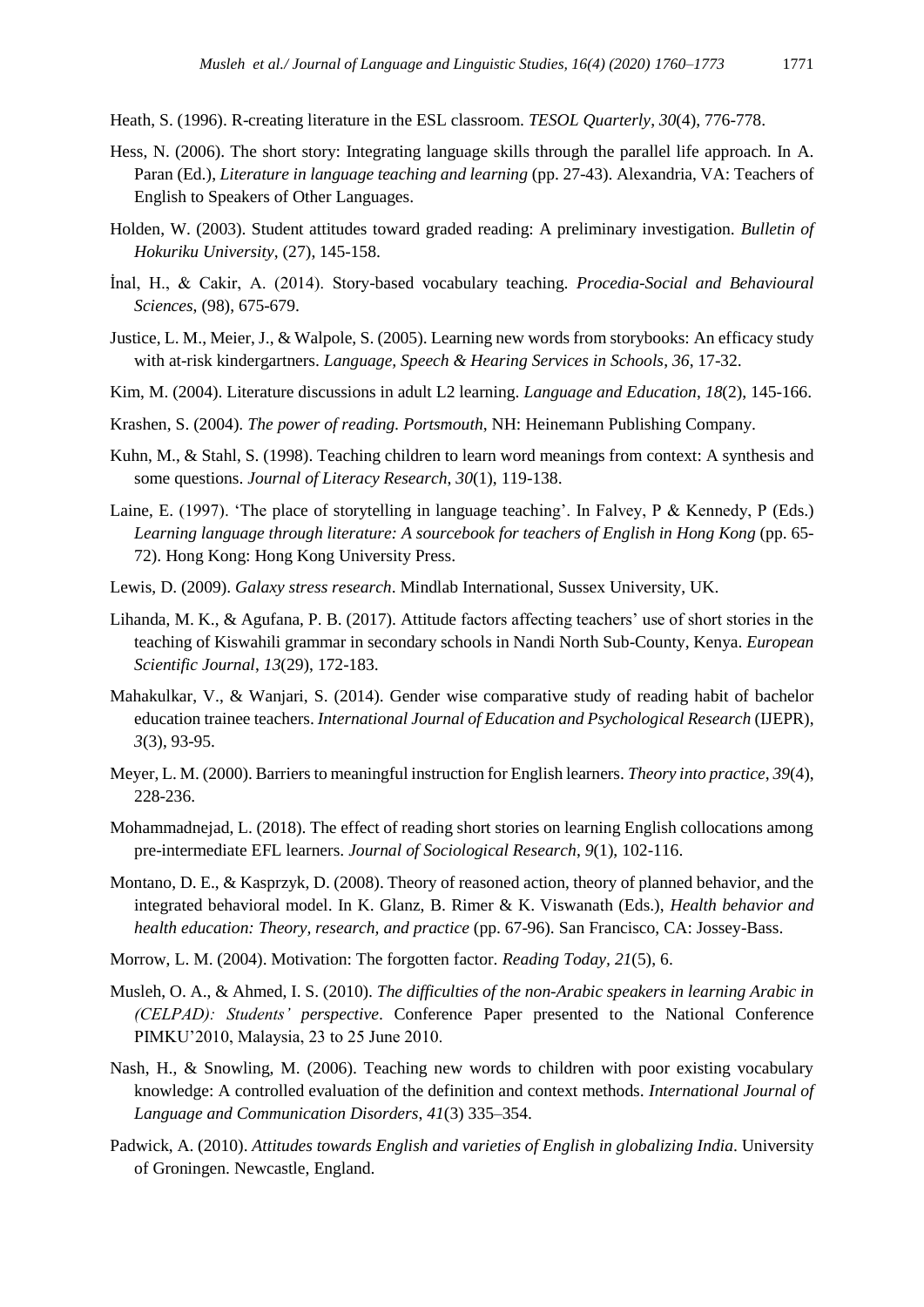- Reid, N. (2003). *Getting started in pedagogical research in the physical sciences*. LTSN Physical Sciences Centre, University of Hull, Hull.
- Rezaei, S., & Naghibian, M. (2018). Developing intercultural communicative competence through short stories: A qualitative inquiry. *Iranian Journal of Language Teaching Research*, *6*(2), 77-96.
- Rodrigo, V., Krashen, S., & Gribbons, B. (2004). The effectiveness of two comprehensible-input approaches to foreign language instruction at the intermediate level. *System*, *32*(1), 53-60.
- Rosenkjar, P. (2006). Learning and teaching how a poem means: Literary stylistics for EFL undergraduates and language teachers in Japan. In A. Paran (Ed.), *Literature in language teaching and learning* (pp. 117-131). Alexandria, VA: Teachers of English to Speakers of Other Languages.
- Sage, H. (1987). *Incorporating literature in ESL instruction*. Englewood Cliffs, NJ: Prentice-Hall.
- Salem, M. M. (1996). *Analytical study of students' reading tendency on secondary stage in the second half of the 20th century* (Unpublished doctoral dissertation), Ain Shams University, Cairo, Egypt.
- Shapiro, J. E. (1979). Developing an awareness of attitudes. In J. Shapiro (Ed.). *Using literature and poetry effectively* (pp. 2-7). Newark. DE: International Reading Association.
- Tevdovska, E. S. (2016). Literature in ELT setting: Students' attitudes and preferences towards literary texts. *Procedia-Social and Behavioral Sciences*, *232*, 161-169.
- Visser, M. (2008). Learning under conditions of hierarchy and discipline: the case of the German Army, 1939–1940. *Learning Inquiry*, *2*(2), 127-137.
- Wang, J. H. Y., & Guthrie, J. T. (2004). Modeling the effects of intrinsic motivation, extrinsic motivation, amount of reading, and past reading achievement on text comprehension between US and Chinese students. *Reading Research Quarterly*, *39*(2), 162-186.